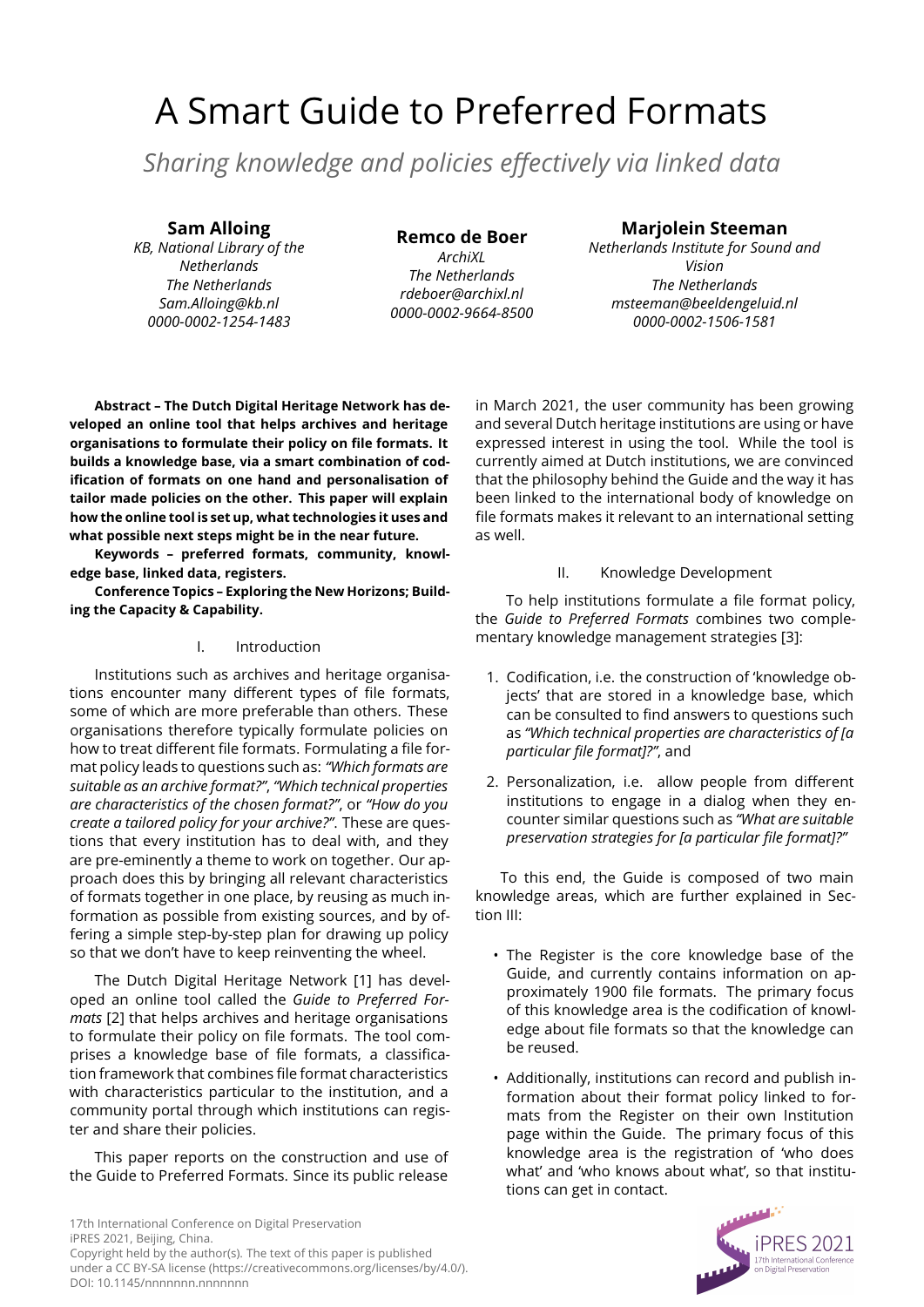<span id="page-1-1"></span>

Figure 1: Structure of the Register

The two areas are connected via a framework that combines information from the Register – in particular about the sustainability of the format – with information from the Institution – in particular the importance of the format to the Institution. This framework guides institutions through a simple step-by-step plan which helps them to formulate their own policy and determine which formats should be included in their format policy.

The formats that an institution has included in its policy are displayed on its own Institution page. Institutions can also view each other's policy decisions. This can be done via the Institution page of the other institution, but also via the file format information in the Register, where you can see which institutions have already included the format in their format policy. Institutions may also include links to policy documents such as [\[4\]](#page-4-3) that incorporate and further build upon these decisions.

The type of policy decisions may differ between institutions. When determining the policy for a file format, we often think of the qualifications "preferred format, accepted format or unsupported format". In many situations, however, that does not suffice. Often, an institution cannot prescribe which formats it will or will not receive. Institutions may also choose to first expand their knowledge about a particular format before declaring it the preferred one, in which case the *knowledge* the institution has about the format is much more relevant than the 'acceptability' of the format. After all, with little knowledge, the possibilities for sustainable preservation will also be less. It is important to let the outside world know as part of the format policy to what extent the institution is familiar with the format, and if it has for example tooling to apply identification and validation. We

have therefore included knowledge levels (see also [\[5\]](#page-4-4)) as a type of policy decision.

Where one institution has an open format policy with very few restrictions, another may be much stricter in which material it accepts. In both cases, the archive can document their format policy in our Guide. By offering institutions the opportunity to record these two aspects (or one of both), we aim for an open knowledge base about file formats in the Netherlands and hope to encourage institutions to help and find each other.

## III. Building Blocks

<span id="page-1-0"></span>In the previous section, we described the aim of the Guide in terms of knowledge sharing and support for policy development. In this section, we further detail the building blocks that the Guide consists of:

- The Register, a knowledge base of file formats,
- The classification framework that combines file format characteristics with characteristics particular to the institution, and
- The community portal through which institutions can register and share their policies

## *A. The Register*

The Register is the core knowledge base of the Guide. It currently contains information about approximately 1900 file formats. These file formats have been grouped in file format families, which again have been grouped in application domains. The hierarchy helps the user to browse the register without having to directly deal with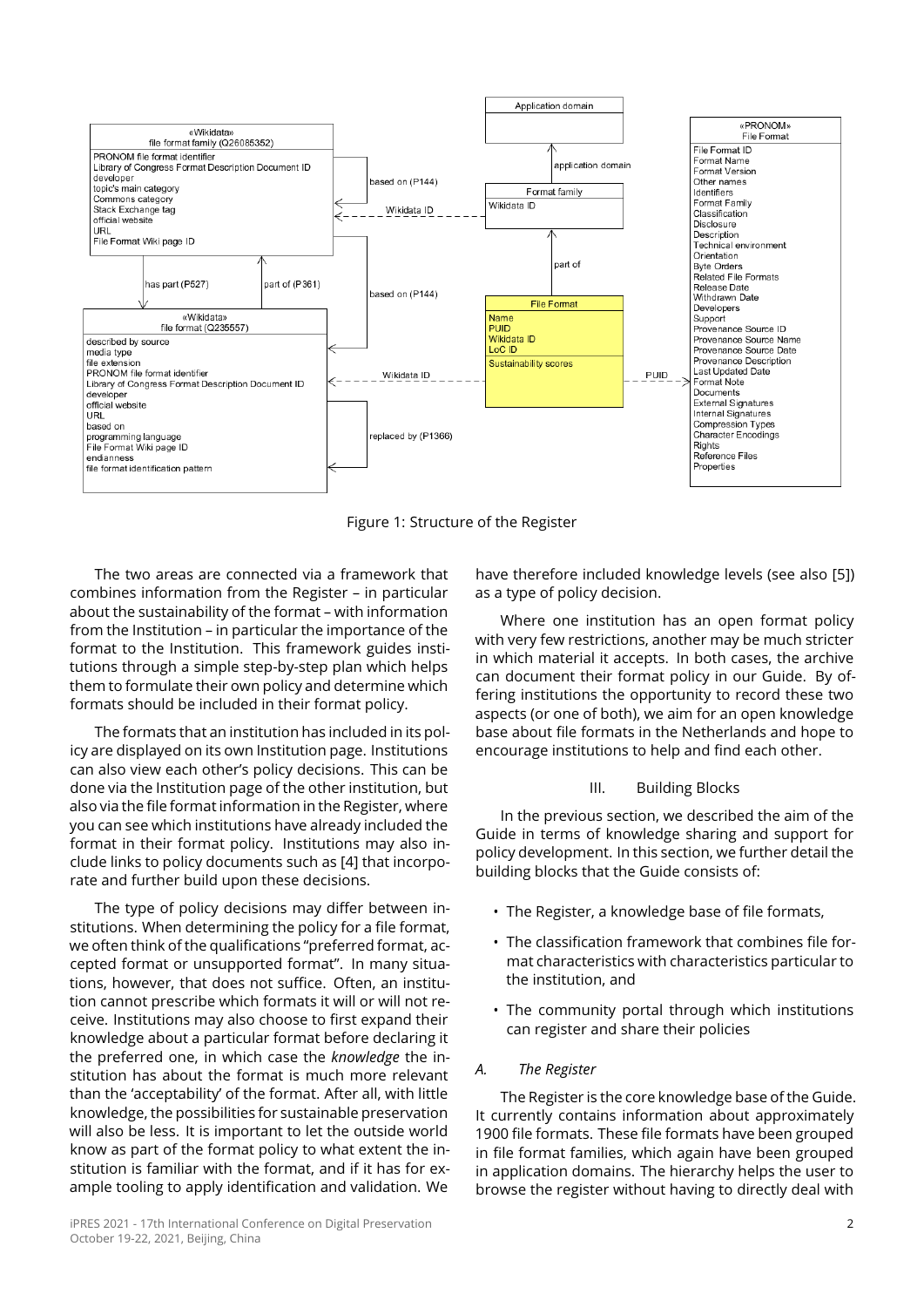the more than 1900 formats. Users of the Guide can browse the hierarchy to find relevant file formats (e.g., application domain Audio, file format family AIFF contains three versions of the Audio Interchange File Format). A *drill down* interface further enhances the browsing experience, and can be used to find formats with (combinations of) particular characteristics, e.g. all file formats for a particular MIME-type.

Fig. [1](#page-1-1) depicts the structure of the Register. Each format is represented by a separate knowledge object in the knowledge base, and is semantically annotated with relevant properties for that format. These include the name of the file format, the format family that the file format is a part of, sustainability scores (that will be further explained in Section [B.](#page-2-0)[1\)](#page-2-1), and several identifiers that link the file format to other repositories with further information about the format. The data from PRONOM [\[6\]](#page-4-5) serves as a starting point for the contents of the register. For each format in the knowledge base, the PRONOM Unique Identifier (PUID) is used to query the PRONOM registry for details about the format. Additionally, the Wikidata ID is used to link the format page in the knowledge base to information about the file format in Wikidata. Via a SPARQL query, information from Wikidata is incorporated in the page and directly shown to the user of the register.

## <span id="page-2-0"></span>*B. The Classification Framework*

The classification framework combines information about the sustainability of a file format with the importance of a file format family for the institution. This framework is presented in a step-by-step 'wizard' that guides users to formulate their own policy. The wizard offers an overview of the file format families in the Register, and provides an easy way to select the ones that are of interest. In the next step, the user defines the importance of the relevant format families from different perspectives. The importance scores from the institution combined with the sustainability scores from the Register are visualised in a plot (see Fig. [2\)](#page-2-2) that gives the institution an indication of which formats should be included in the format policy: the higher the importance, and the higher the sustainability score, the more likely the file format is to be considered a 'preferred format' and/or a format that is worthwhile to build up further knowledge about.

#### <span id="page-2-1"></span>*1. Sustainability score*

The file formats in the register contain a sustainability score, based on risk scores for several sustainability aspects. The sustainability aspects come from the U.S. National Archives and Records Administration (NARA) [\[7\]](#page-4-6). To calculate the risk scores, we've used the Risk matrix [\[8\]](#page-4-7) developed by NARA. This score combines a number of criteria that influence the possibilities of preserving a format and thus calculates a weighted sustainability score. In the Guide (see Fig. [3\)](#page-2-3), the criteria have been translated into the Dutch context and the

<span id="page-2-2"></span>

Figure 2: A plot based on the combination of file format sustainability (x-axis) and the importance of families of file formats for an institution (y-axis). Every dot in the plot represents a file format. The tooltip shows the location of the Broadcast WAVE 2 Generic file format in the plot.

<span id="page-2-3"></span>

| Format<br>≜                                        | <b>Sustainability</b><br>$\bullet$<br>score " | Format family "<br>$\triangleq$                         |  |
|----------------------------------------------------|-----------------------------------------------|---------------------------------------------------------|--|
| <b>Apple ProRes</b>                                | $\mathbf{0}$                                  | <b>Apple Codec</b>                                      |  |
| <b>Broadcast WAVE 0 Generic</b>                    | 41                                            | <b>WAVE</b>                                             |  |
| <b>Broadcast WAVE 1 Generic</b>                    | 39                                            | <b>WAVE</b>                                             |  |
| <b>Broadcast WAVE 2 Generic</b>                    | 43                                            | <b>WAVE</b>                                             |  |
| Digital Moving Picture Exchange Bitmap<br>1.0      | 27                                            | <b>Digital Moving Picture Exchange</b><br><b>Bitmap</b> |  |
| JP2 (JPEG 2000 part 1)                             | 20                                            | <b>JPEG 2000</b>                                        |  |
| JPEG File Interchange Format 1.00                  | 28                                            | <b>JPEG</b>                                             |  |
| JPEG File Interchange Format 1.01                  | 28                                            | <b>JPEG</b>                                             |  |
| JPEG File Interchange Format 1.02                  | 28                                            | <b>JPEG</b>                                             |  |
| <b>MPEG-4 Media File</b>                           | 26                                            | <b>MPEG</b>                                             |  |
| Material Exchange Format Operational<br>Pattern 1a | 21                                            | <b>MXF</b>                                              |  |
| <b>Tagged Image File Format</b>                    | 19                                            | TIFF                                                    |  |

Figure 3: Sustainability scores for various file formats. Row 4 shows the Broadcast WAVE 2 Generic format also depicted in Fig. [2.](#page-2-2)

scores have been adopted where possible. The scores for some components have been filled in with an expert opinion. The calculation of the sustainability score can be fully verified on the website; the approach of the sustainability score is an objective criterion that can serve as a starting point for the format policy of each institution.

#### *2. Importance levels*

While the sustainability score can be seen as an intrinsic characteristic of the file format, the importance of a file format depends on the context of the institution. An institute for Sound and Vision will consider other types of formats more important than a National Library, simply because the institution's target audience and archival material is different.

We've applied a simple model to determine the importance of a file format for an institution (see Fig. [4\)](#page-3-0). We determine the importance for a file format family,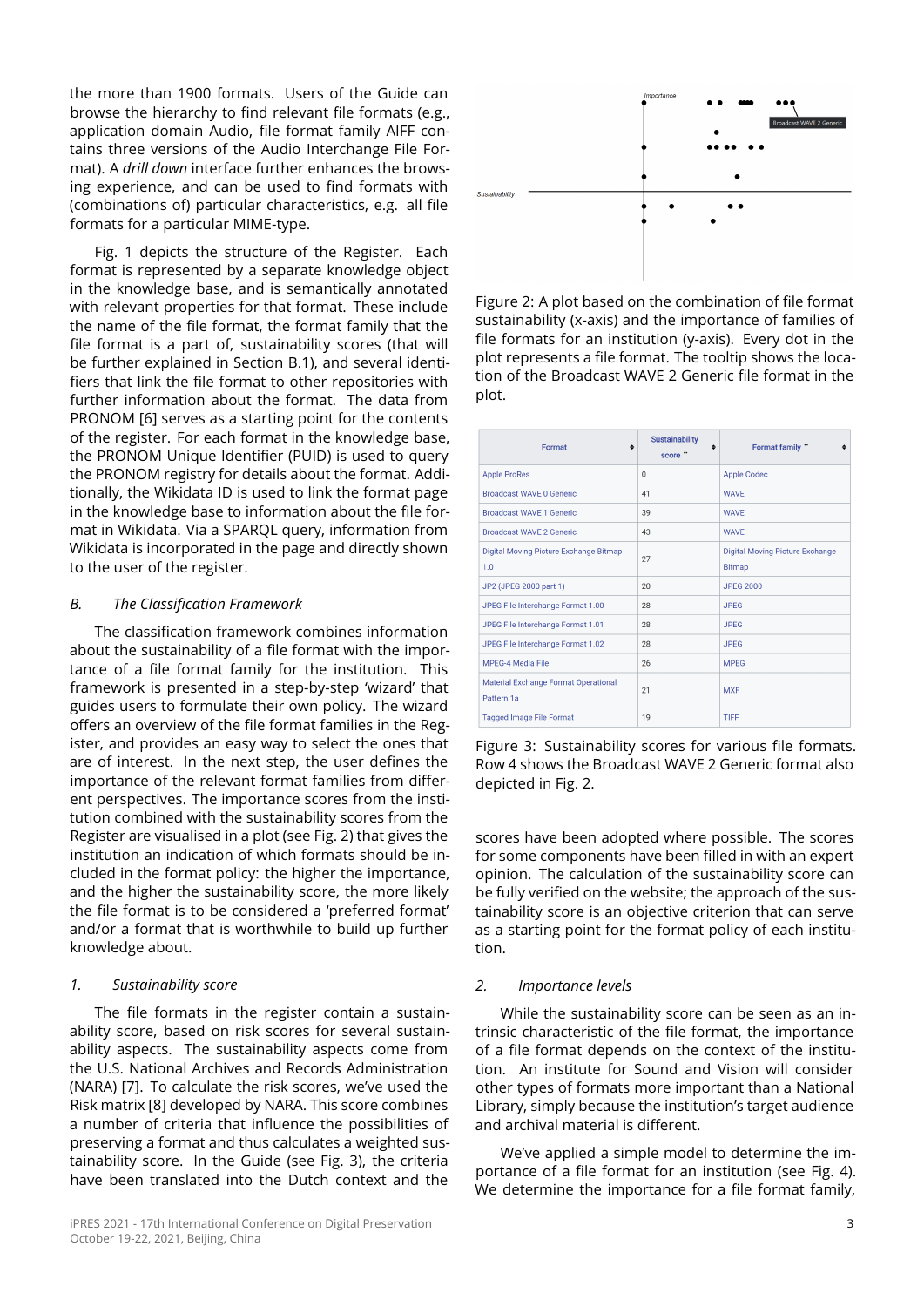<span id="page-3-0"></span>

| <b>Format family</b><br>$\bullet$                       | Importance<br>$\triangleq$<br>level | Importance<br>$\blacktriangle$<br>for users | Importance<br>$\bullet$<br>for archive | Importance<br>for<br>٠<br>systems | Importance<br>٠<br>for strategy |
|---------------------------------------------------------|-------------------------------------|---------------------------------------------|----------------------------------------|-----------------------------------|---------------------------------|
| <b>Apple Codec</b>                                      | $\overline{7}$                      | Medium                                      | High                                   | Low                               | High                            |
| <b>Digital Moving Picture</b><br><b>Exchange Bitmap</b> | 7                                   | Low                                         | High                                   | High                              | Medium                          |
| <b>JPEG</b>                                             | 5                                   | Medium                                      | High                                   | Low                               | Medium                          |
| <b>JPEG 2000</b>                                        | $\overline{4}$                      | Low                                         | Medium                                 | Low                               | High                            |
| <b>MPEG</b>                                             | 9                                   | <b>High</b>                                 | High                                   | Low                               | High                            |
| <b>MXF</b>                                              | 10                                  | High                                        | High                                   | High                              | Medium                          |
| <b>TIFF</b>                                             | 12                                  | High                                        | <b>High</b>                            | High                              | High                            |
| <b>WAVE</b>                                             | 12                                  | High                                        | High                                   | High                              | High                            |

Figure 4: Importance levels for various file format families, based on the high/medium/low assessment from the institution. Row 8 shows the WAVE family that contains the Broadcast WAVE 2 Generic format also depicted in Figs. [2](#page-2-2) and [3.](#page-2-3)

and apply the score for the family on all formats within that family. In this way, the institution does not need to treat all file formats individually which significantly reduces the required effort. The overall importance level is determined by a combination of High / Medium / Low scores on four characteristics:

- 1. The importance of the file format family to the designated community;
- 2. The importance for the institution, with respect to responsibilities the institution has;
- 3. The importance from the (lack of) support for the file format family from archival systems;
- 4. The strategic importance of the file format family towards the future.

## *C. The Community Portal*

The Community Portal is the part of the Guide that contains the information of the Institute, including contact details. On each Institution Page of the Community Portal the format policy is presented with the different aspects of the Classification Framework. The information is presented in a table and can be downloaded in CSV and used outside the Portal. The plot diagram shown in Fig. [2](#page-2-2) shows the summary of the Framework. This information supports the knowledge exchange between similar institutions, for example Archives or Libraries, or between institutes with basic and expertise knowledge about specific file formats, for example with AV material. Section [II](#page-0-0) describes this Personalisation Knowledge Management Strategy.

#### IV. Technology

<span id="page-3-2"></span>The Guide is built as a semantic wiki using Semantic MediaWiki (SMW) [\[9\]](#page-4-8). The essence of a wiki is that it is a website that can collaboratively be edited [\[10\]](#page-4-9). In our case, members of the Expertise Group (cf. Section [V\)](#page-3-1) maintain the information in the register, and institutions are able to edit and add information about their file format policies and their use of the classification framework on their Institution page (cf. Section [III\)](#page-1-0). The essence of a **semantic** wiki is that the information in the wiki is not just stored as plain text, but is semantically annotated with properties and relations so that it becomes machine readable and queryable. The structure of the Register is itself stored in wiki pages, which makes the data model very flexible and easily extendable.

The openness of the semantic wiki platform provides all sorts of integration possibilities. SMW provides a dedicated query language that can be executed via API endpoints to query the information from the Register and the Institution pages, which could then be reused by other parties. Internally, the Guide uses the same type of queries to present information to the users of the Guide. Additionally, the data can be represented in RDF, a standard model for data interchange on the web [\[11\]](#page-4-10). The use of standards makes it possible to integrate the Guide with other websites as described in Section [III.](#page-1-0)

#### V. Next Steps

<span id="page-3-1"></span>The Guide was developed by the Expertise Group Preferred Formats, under the umbrella of the Dutch Digital Heritage Network. The Expertise Group has not only developed the Guide, but also provides ongoing support to the Guide. This ensures maintenance of the building blocks and the support of the community in using the Guide. The Expertise Group will be a help desk for questions about the Guide. For support on using the Guide, the Expertise Group will organise workshops and encourage community engagement, leveraging the variety of existing tools of the Dutch Digital Heritage Network.

The Expertise Group put a lot of effort in creating a Register that has a comprehensive structure of format families and versions per format. Adding and combining information from different sources does make it furthermore a rich source. From a preservation perspective it will be highly useful to assign for each format the minimum set of attributes that one should know to be in control of the significant properties of a format. These attributes probably are in part dependent on the application domain (audio, video, text etc), but may also differ per format family. It would be very useful to share and expand our knowledge on this as a next feature via the new platform.

Reusing and combining information from different sources also brought to light several limitations, for example missing data that makes it difficult to link different sources together. Where necessary, we have added this information to our knowledge base which gives us the opportunity to contribute back to the different sources and improve these sources as well.